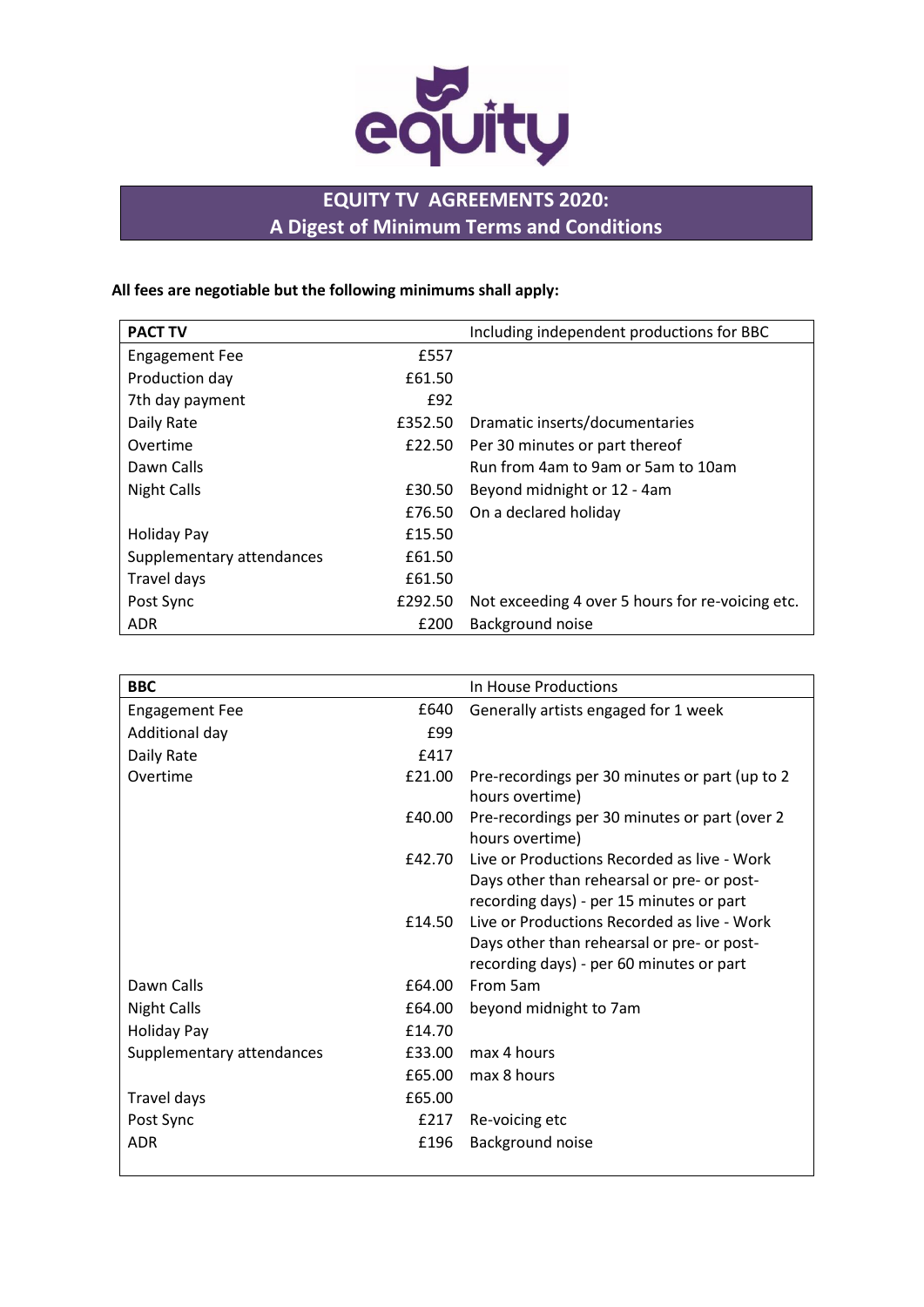| <b>ITV</b>                 |                  | Coronation St, Emmerdale, Hollyoaks  |
|----------------------------|------------------|--------------------------------------|
| <b>Engagement Fee</b>      | £447.47          |                                      |
| Production day             | £60.60           |                                      |
| 7th day payment            | £91.05           |                                      |
| One Day Engagement         | £630.76          |                                      |
| Overtime                   | £38.80           | per hour                             |
| Dawn Calls                 | n/a              |                                      |
| <b>Night Calls</b>         | 1.5 x daily fee  | beyond midnight or 12-7am            |
| Supplementary              |                  |                                      |
| attendances                | £38.14           |                                      |
| Travel days                | £44.39           |                                      |
| <b>Holiday Pay</b>         | £15.40           |                                      |
| <b>Bank Holidays</b>       | 2x daily rate    | Christmas, Boxing and New Year's day |
|                            | 1.5 x daily rate | All other public holidays            |
| Post Sync                  | £289.95          |                                      |
| Sound only recordings 4hrs | £202.19          | Per session (1 - 6 programmes)       |
|                            | £303.97          | Per session (1 - 13 programmes)      |
|                            | £38.80           | Overtime, per hour                   |
| 2hr session                | £117.99          |                                      |

| <b>Subscription Video on Demand Original</b> | (Netflix etc) As per PACT conditions plus |        |
|----------------------------------------------|-------------------------------------------|--------|
| Engagement Fee                               |                                           | £729   |
| <b>Production Day</b>                        |                                           | £61.50 |
| One Day only                                 |                                           | £408   |

### **Engagement Fees buy:**

### **PACT**

**Either:**

(i) One transmission by a UK Primary Television Channel i.e. ITV1, BBC1, BBC2, Channel 4/S4C or Five which can be transmitted simultaneously or non-simultaneously on one channel,

**or**

- (ii) **Nine transmission periods** ("TXPs") on the UK Secondary Television Channels of the above during a 5 year period that shall commence on the date of the first UK transmission/exploitation. One TXP is a seven consecutive day period in which up to four transmissions of a production can be made. In the case of other UK Secondary Television Channels the terms of their negotiated transmission numbers agreed with the union shall apply.
- **SKY** As per PACT above but 12 transmission periods
- **UKTV** As per PACT above but 12 transmission periods
- **BBC** 9 transition periods where 4 transmissions are permitted within a period of 7 consecutive days

Additional Usage fees apply – refer to Equity